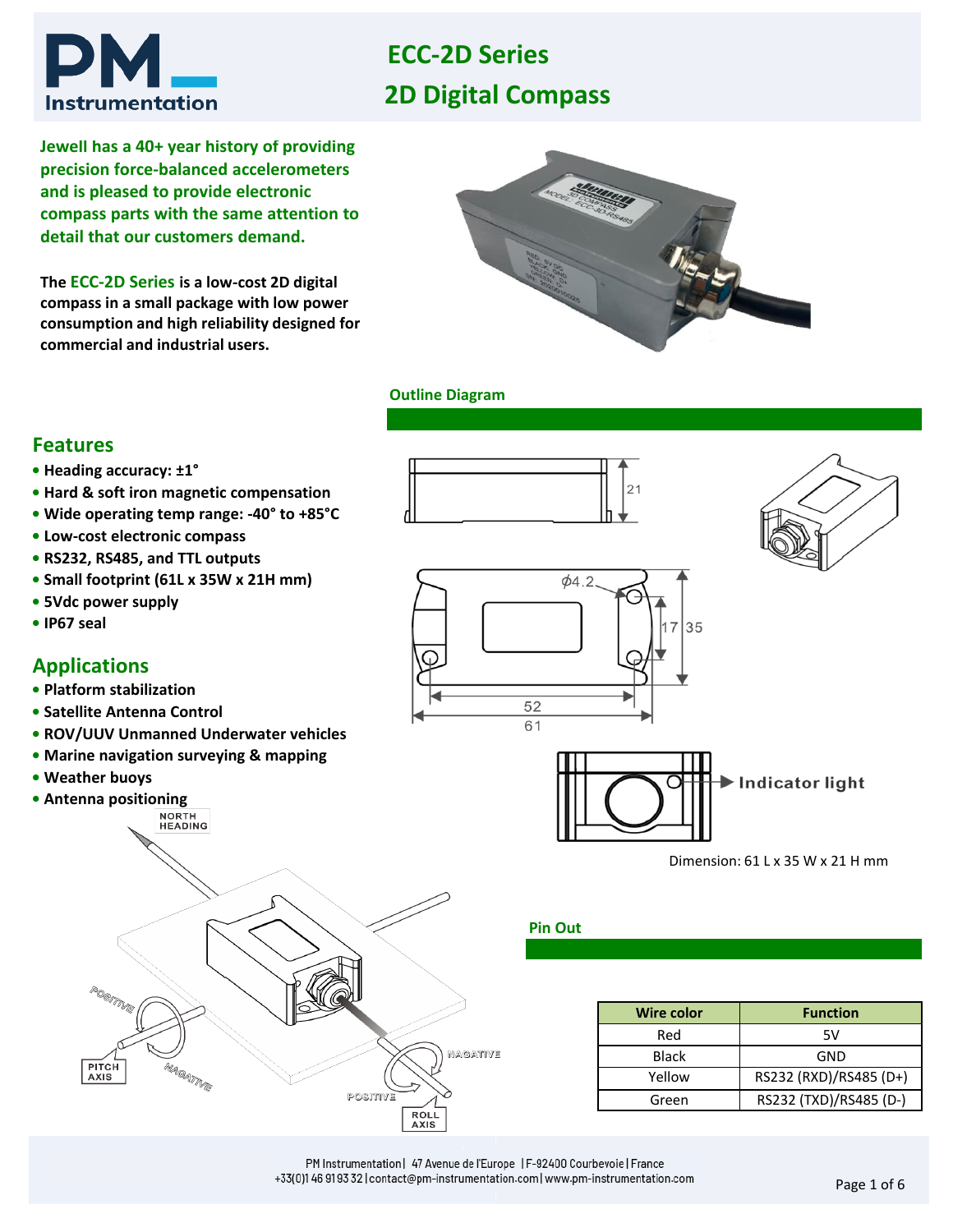

#### *Making Sense out of Motion…* **ECC-2D Series 2D Digital Compass**

## **\*Performance Specifications:**

| <b>Heading</b>                                                     |                                             |  |  |
|--------------------------------------------------------------------|---------------------------------------------|--|--|
| Resolution                                                         | $0.1^\circ$                                 |  |  |
| Accuracy                                                           | $1^{\circ}$                                 |  |  |
| <b>Compass parameters</b>                                          |                                             |  |  |
|                                                                    |                                             |  |  |
|                                                                    | $1^{\circ}$ ( $\pm$ 15 $^{\circ}$ range)    |  |  |
|                                                                    | $1.5^\circ$ ( $\pm 30^\circ$ range)         |  |  |
| Pitch Accuracy                                                     | $2°$ ( $±60°$ range)                        |  |  |
|                                                                    | $3°$ ( $±90°$ range)                        |  |  |
| Pitch tilt angle                                                   | ±80°                                        |  |  |
|                                                                    | $1^{\circ}$ ( $\pm 15^{\circ}$ range)       |  |  |
|                                                                    | $1.5^\circ$ ( $\pm 30^\circ$ range)         |  |  |
| Roll Accuracy                                                      | $2^{\circ}$ (±60 $^{\circ}$ range)          |  |  |
|                                                                    | $3°$ ( $±90°$ range)                        |  |  |
| Roll tilt angle                                                    | $±80^{\circ}$                               |  |  |
| Best compensation angular range                                    | $40^{\circ}$                                |  |  |
| <b>Calibration</b>                                                 |                                             |  |  |
| Hard iron calibration                                              | Yes                                         |  |  |
| Soft iron calibration                                              | Yes                                         |  |  |
| Magnetic field interface calibration method                        | Plane rotation in a circle (2D calibration) |  |  |
| Interface                                                          |                                             |  |  |
| Start-up delay                                                     | <50 msec                                    |  |  |
| Max output rate                                                    | 20 Hz                                       |  |  |
| <b>Baud rate</b>                                                   | 2400 to 19200                               |  |  |
| Output format                                                      | Binary                                      |  |  |
| <b>Electrical</b>                                                  |                                             |  |  |
| Input voltage                                                      | 5 Vdc (default)                             |  |  |
|                                                                    | 9-36 Vdc (custom)                           |  |  |
|                                                                    | 45 mA max. operating                        |  |  |
| Input current                                                      | 35 mA Idle                                  |  |  |
|                                                                    | $\leq$ 35 mA standby                        |  |  |
| Environmental                                                      |                                             |  |  |
| <b>Operating Temp</b>                                              | -40° to +85° C                              |  |  |
| <b>Storage Temp</b>                                                | -40° to +100° C                             |  |  |
| Shock                                                              | 2500g                                       |  |  |
| Electromagnetic compatibility<br>according to EN61000 and GBT17626 |                                             |  |  |
| $\geq 100\text{m}$<br>Insulation resistance                        |                                             |  |  |
| Shock resistance                                                   | 100g@11ms, 3x/Axis (1/2 Sinusoidal)         |  |  |
| Vibration                                                          | 10grms, 10-1000 Hz                          |  |  |
| <b>Mechanical</b>                                                  |                                             |  |  |
| Wires                                                              | 4                                           |  |  |
| Cable length                                                       | 1 meter with leads (default)                |  |  |
| Weight                                                             | 160g without cable                          |  |  |

**\*Note: Specifications subject to change without notice**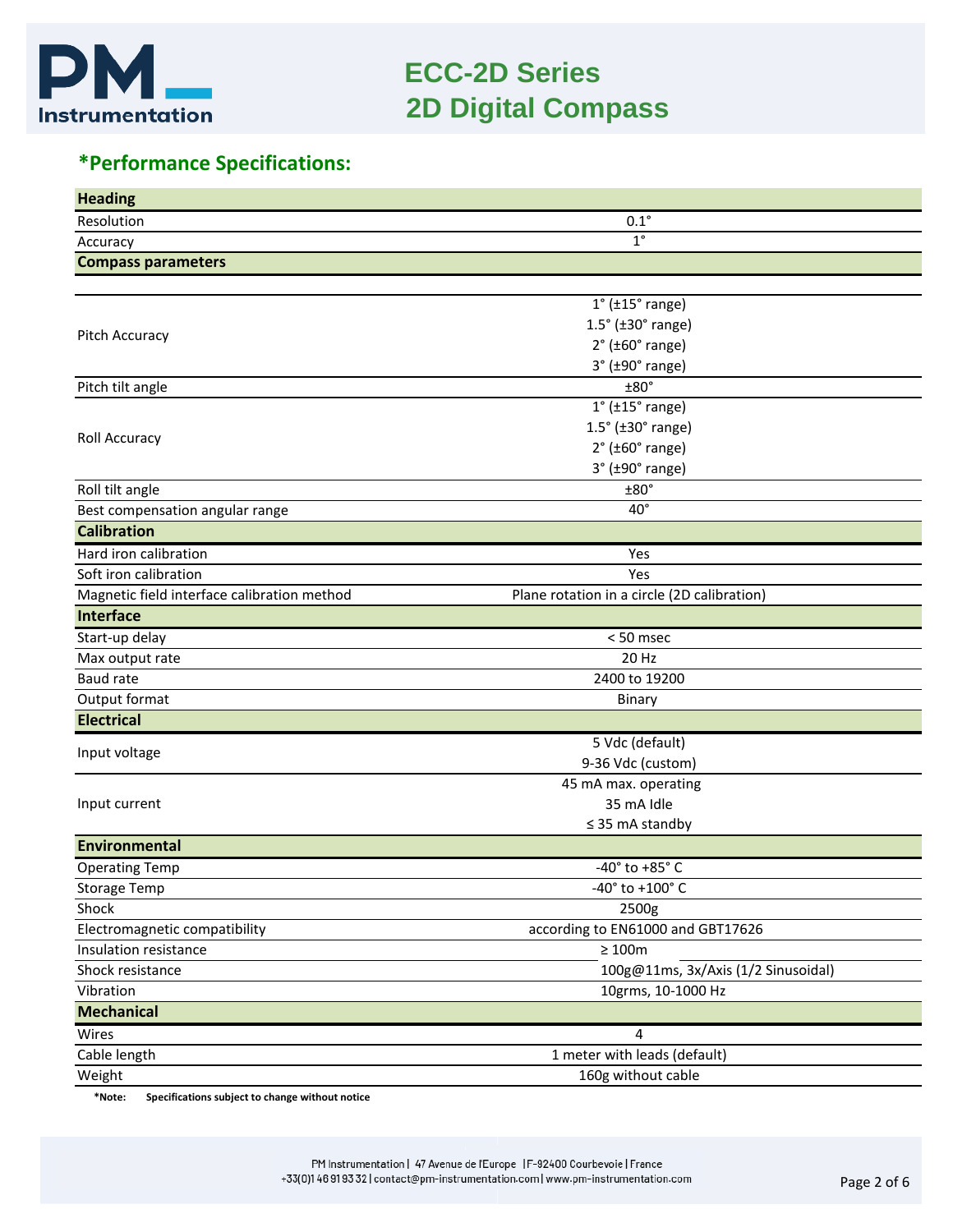



## **Installation & Calibration:**

For best performance, please follow the recommendations below:

1) Place the compass as far as possible (at least 40 cm) from iron, magnets, engines and other magnetic objects that can interfere with the sensor measurements

**BLACK: GND** 

2) During installation, use M3 stainless steel screws to mount each unit

3) Download the compass software

4) If the compass will be permanently mounted on a portable device, install the compass first to the surface before proceding with the calibration below

5) Place the unit horizontally on a flat surface away from magnetic interference and connect to a RS485-to-RS232 converter if using a computer to collect the data

6) Send the following command to begin calibration: **68 04 00 08 0C** in hexadecimal format (or click the "**CALI-START**" button on the compass program)

7) ECC compass will return the response command.

8) Horizontally rotate the compass 360 degrees on a non-magnetic surface proceeding the magnetic field data acquisition. The rotation should happen very slowly (about 40 seconds for a full rotation).

9) After a full 360° rotation, stop the calibration by sending the following command: **68 04 00 0A 0E** in hexadecimal format (or click "**CALI-SAVE**" button on the compass program)

Note: If the compass is installed in another enclosure assembly, the enclosure assembly will have magnetic interference, in order to calibrate compass installed, then calibrate by rotating the complete enclosure assembly together which insure accurate calibration.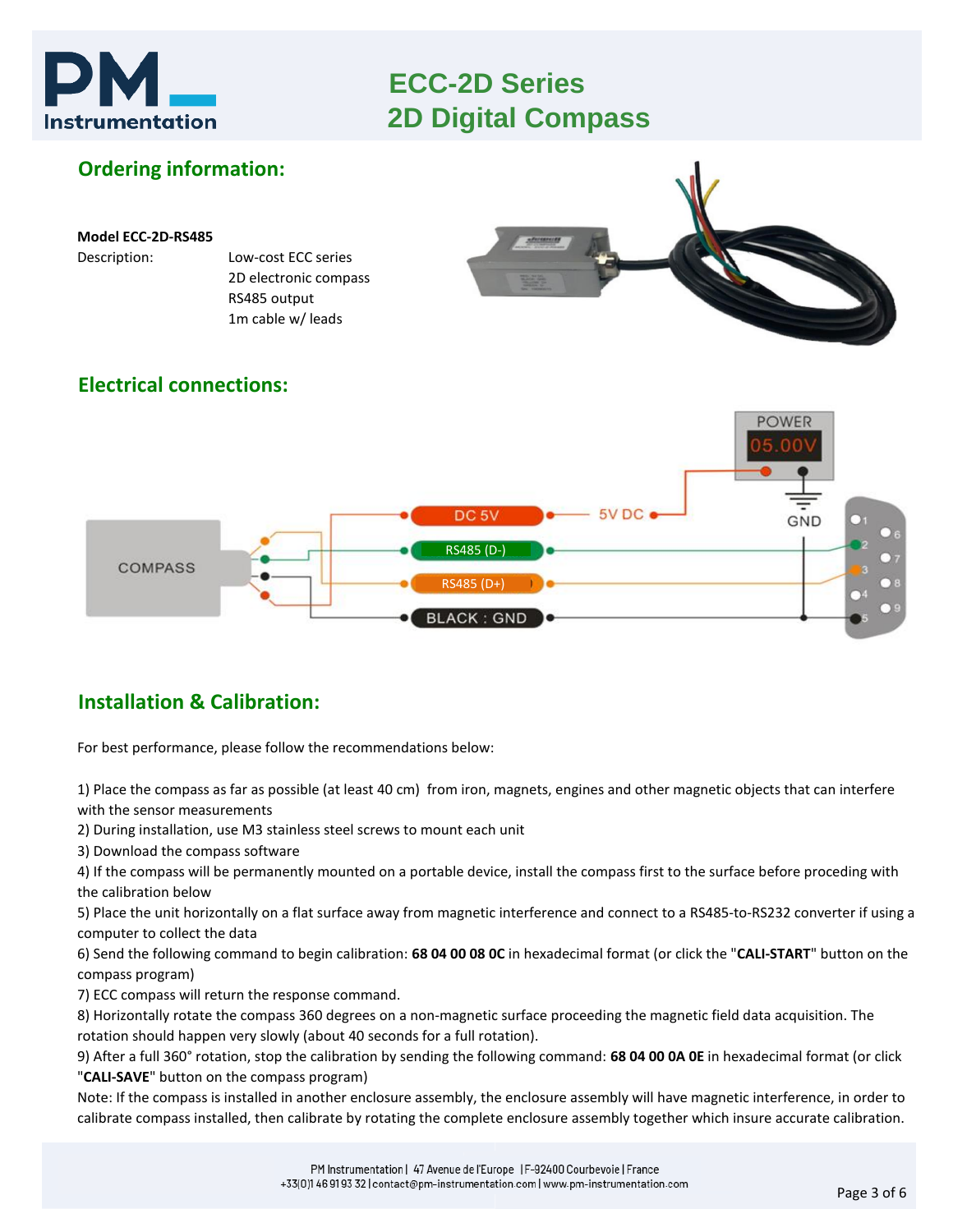

### **2D Compass Program:**



| Open/Close:          | Open and close COM port;                                                                                   |
|----------------------|------------------------------------------------------------------------------------------------------------|
| Com:                 | Select the COM port connected to the ecompass                                                              |
| <b>Address:</b>      | Default is 00                                                                                              |
| Set new address:     | Click on 'Set Addr button'                                                                                 |
| Save data:           | Click 'Save', the file is stored by default in C:\ COMDATA file                                            |
| Set Zero:            | Set the current angle to 00.00 degrees                                                                     |
| <b>Cancel Zero:</b>  | Undo the 'Set Zero' to factory default zero deg                                                            |
| <b>Baud Rate:</b>    | Default is 9600                                                                                            |
| Set Baud rate:       | Select a different value by clicking on 'Baud Rate', then 'Set B.R.'                                       |
| <b>Auto Output:</b>  | Switch to automatic output mode                                                                            |
| Catechism:           | Switch to a single measurement followed by a command entered in the 'Send Command' box                     |
| Mag. Dec.:           | Magnetic declination setting. Enter the local magnetic declination, then click 'Mag.Dec' button to confirm |
| <b>Calibration:</b>  | Compass calibration forum                                                                                  |
| <b>Start button:</b> | Begins calibration                                                                                         |
| Save data:           | Stops calibration and save data                                                                            |
| Note:                |                                                                                                            |

After installing the sofware and program won't open, please utilize following these steps:

1) Copy these three files: mscomm.srg, mscomm32.ocx, and mscomm32.dep from the folder to C:/Windows/system32 path below 2) Click "Start", then "run" : regsvr32 mscomm32.ocx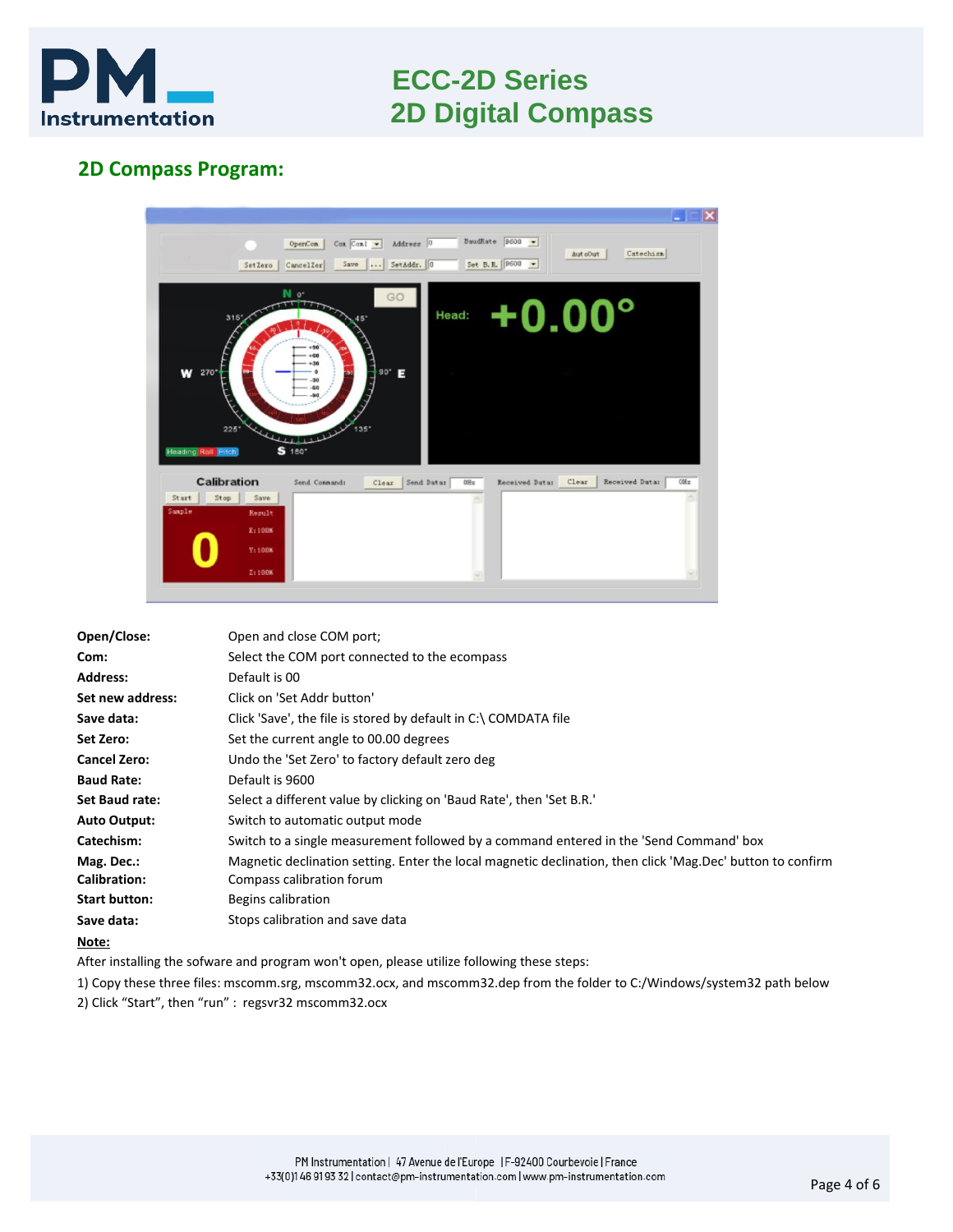

#### **Protocol:**

1. DATA FRAME FORMAT: (8 bits date, 1 bit stop, No check, Default baud rate 9600)

| <b>Identifier</b><br>(1byte) | (1byte) | Date Length   Address code  <br>(1byte) | Command word<br>(1byte) | Date domain | Check sum<br>(1byte) |
|------------------------------|---------|-----------------------------------------|-------------------------|-------------|----------------------|
| 68                           |         |                                         |                         |             |                      |

Identifier: Fixed68H

Data length: From data length to check sum (including check sum) length

Address code: Accumulating module address, Default :00

Date domain will be changed according to the content and length of command word

Check sum: Data length, Address code, Command word and data domain sum, No carry.

#### 2. COMMAND word analysis

| Desc. | Meaning/Example                  | Description                                                                |
|-------|----------------------------------|----------------------------------------------------------------------------|
| 0X08  | <b>Start calibration command</b> | Data domain (0byte)                                                        |
|       | 68 04 00 08 0C                   | No Data domain command                                                     |
| 0X88  | Sensor answer reply              | Data domain (1byte)                                                        |
|       | E.g: 68 05 00 88 00 8D           | Data domain in the number means the sensor response                        |
|       |                                  | result                                                                     |
|       |                                  | 00 Start success<br>FF Start failure                                       |
| 0X0A  | Save calibration command         | Data domain (0byte)                                                        |
|       | 68 05 00 8A 00 8F                | No Data domain command                                                     |
| 0X8A  | Sensor answer reply command      | Data domain (1byte)<br>Data domain in the number means the sensor response |
|       | E.g.: 68 05 00 8A 00 8F          | result                                                                     |
|       |                                  | 00 Success                                                                 |
|       |                                  | FF Failure                                                                 |
| 0X0B  | <b>Setting communication</b>     | Data domain (1byte)                                                        |
|       | baud rate command                | Baud rate: default :9600                                                   |
|       | 68 05 00 0B 02 12                | 00 means 2400                                                              |
|       |                                  | 01 means 4800                                                              |
|       |                                  | 02 means 9600                                                              |
|       |                                  | 03 means 19200                                                             |
|       |                                  | 04 means 38400                                                             |
|       |                                  | 05 means 115200                                                            |
| 0X8B  | Sensor answer reply command      | Data domain (1byte)                                                        |
|       | E.g.: 68 05 00 8B 00 90          | Data domain in the number means the sensor response                        |
|       |                                  | result<br>00 Success<br>FF Failure                                         |
| 0X0F  | Setting module address           | Data domain (1byte)                                                        |
|       | command                          | XX module address, address from 00 to EF range                             |
|       | 68 05 00 0F 01 15                | Note: Our products have a unified address: FF, if forgot                   |
|       |                                  | the set address when operating, can use the FF                             |
|       |                                  | address to operate the product, still normal                               |
|       |                                  | response.                                                                  |
| 0X8F  | Sensor answer reply command      | Data domain (1byte)                                                        |
|       | E.g.: 68 05 00 8F 94             | Data domain in the number means the sensor response                        |
|       |                                  | result                                                                     |
|       |                                  | 00 Success<br>FF Failure                                                   |
| 0X0C  | Setting angle output mode        | Data domain (1byte)                                                        |
|       | 68 05 00 0C 00 11                | 00: answer reply mode<br>01: Auto output mode                              |
|       |                                  | Default: answer reply mode                                                 |
| 0X8C  | Sensor answer reply command      | Data domain (1byte),                                                       |
|       | E.g.68 05 00 8C 00 91            | Data domain in the number means the sensor response                        |
|       |                                  | result                                                                     |
|       |                                  | 00 Success<br>FF Failure                                                   |